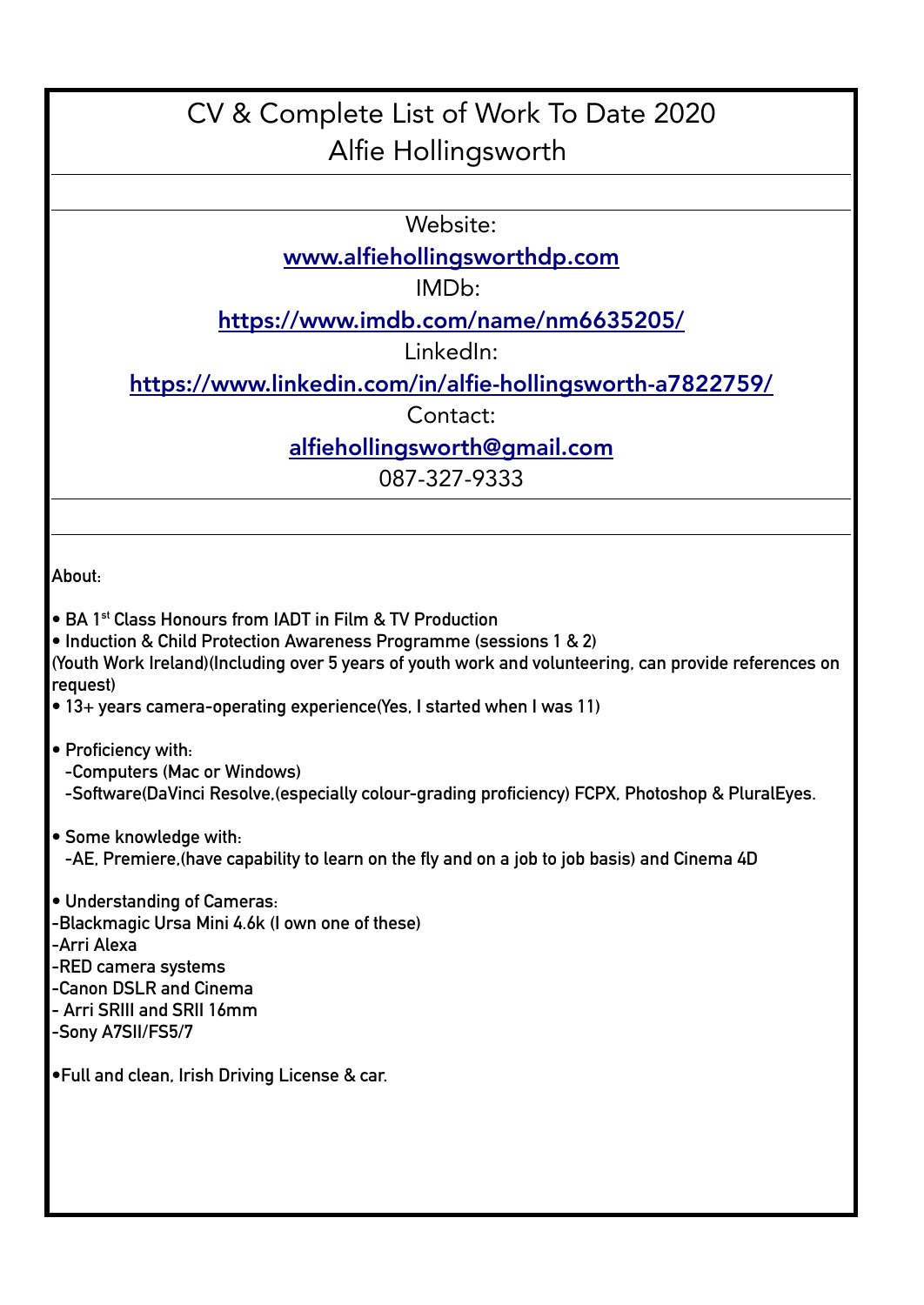**See website/LinkedIn/IMDb for more. --------Colour denotes notable-------- Short Films/Music Videos: • Reflection (Short)(Animation) (2010) Co-Created • The Island (Short)(2010) Camera-man, Director, Editor • The Elwood Killings; The Beginning (Short)(2011) Co-Created • High (Short)(2011) Camera-man, Editor • The Box (Short)(Animation) (2011) Creator • Captured (Short)(2012) Editor, Data-Wrangler • The Dice Man (Short)(2013) Co-Created • What's Your Story? (Short)(2013) Co-Created • Go Big Or Go Home (7 Part Series) (2014) DoP, Camera Operator, Colourist • Hollow Lands (Short)(IADT Graduate Film) (2014) Grip • Ran my own summer film workshop. Created two films with young people: Down By The River & When You Wake Up In A Jumpsuit • Fish (Short)(2015) Writer, Director • Soggy: Put Out To Pasture (Short)(IADT Graduate Film) (2015) Gaffer • Robbie The Rabbit (Short)(IADT Graduate Film) (2015) Co-Gaffer • Father Murphy (Short)(IADT Graduate Film) (2015) Data-Wrangler • Lear (Short)(2015) Boom Op, Sound Recordist, Editor, Post Sound • Helmets (Short)(2015) Swapped between 1st and 2nd Assistant Camera, Co-Gaffer and all round helper. • Clank (Short)(2015) 1st and 2nd Assistant Camera • A Long Shot (Short)(IADT Graduate Film) (2016) Grip, Sparks • Desmond (IADT Graduate Film) (2016) DIT and 2nd Assistant camera(stand-in) • Beasts Like Us (Short)(IADT Graduate Film) (2016) Grip • Cyclops (Short)(IADT Graduate Film) (2016) Grip • A Brief Encounter (Short)(IADT Graduate Film) (2016) Camera Operator • Growing Alice (Short)(2016) Gaffer • Still Life (Short)(2016) Camera Operator • Generation Why (Short)(2016) 1st Assistant Camera • Loss & Renewal of Ego (Short)(2016) 1st Assistant Camera • The Spread (Short)(2016) Director of Photography • Specious Present (Short)(2016) Director of Photography • Inner Space (Short)(2016) Co-Creator • Thorny Island (Short)(2016) 1st Assistant Camera • One Bite (Short)(2016) 1st Assistant Camera & Colour Grader • Mr I (Short)(2016) Editor • Hunkpapa – Lost In The Wild (Music Video)(2016) Director of Photography • Tracks (Short)(2016) Director of Photography • Kodak Spec-Advert (2016) Shot on Super 16mm Film- Director of Photography • Breathe Music Video (2017) 1st Assistant Camera • Waiting (Short)(IADT Graduate Film) (2017) 1st Assistant Camera • Pernicio (Short)(IADT Graduate Film) (2017) Director of Photography**

**• Picking Up The Pieces (Short)(IADT Graduate film) (2017) Director of Photography**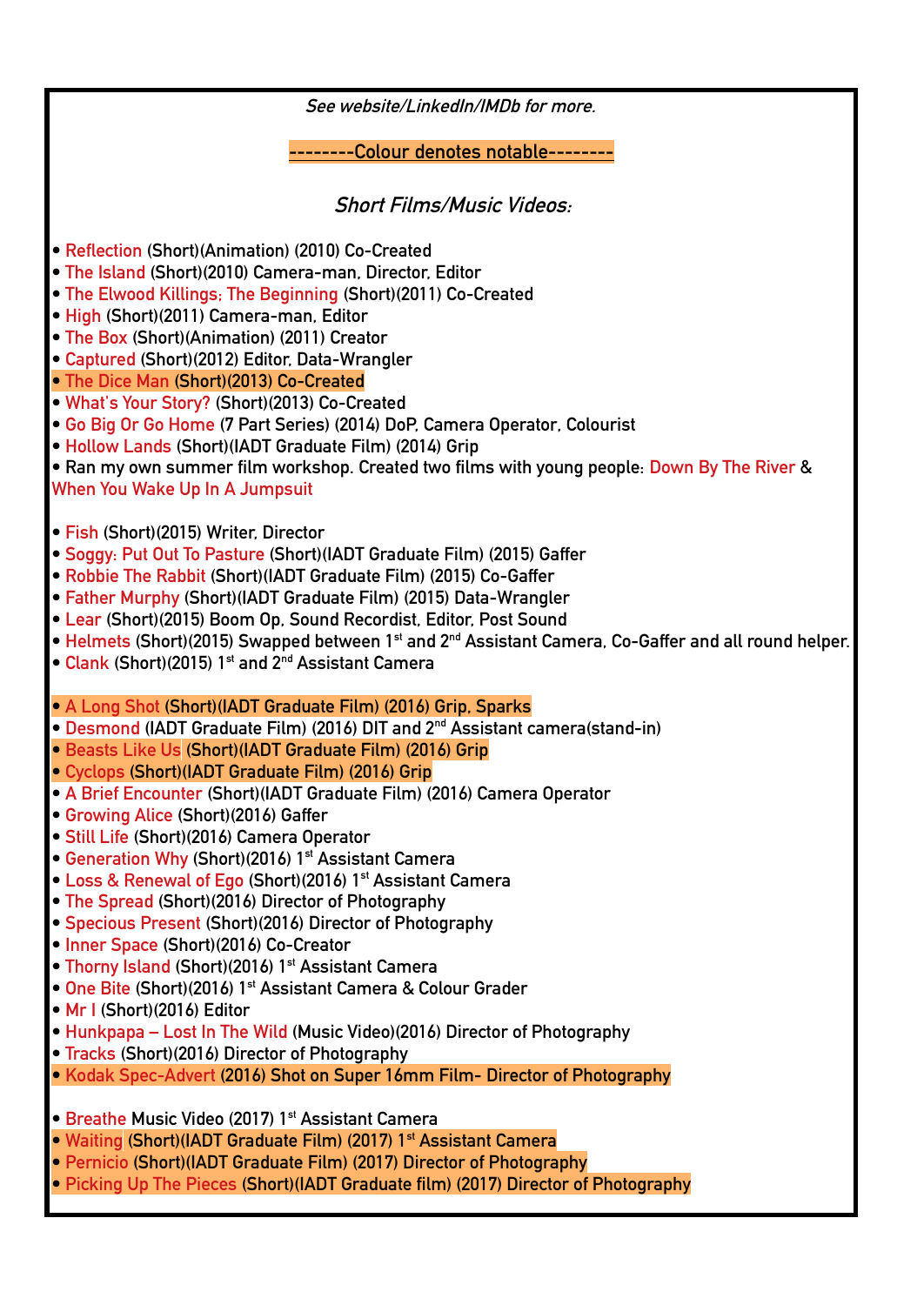| <b>Short Films/Music Videos:</b>                                                               |
|------------------------------------------------------------------------------------------------|
| • Duplicity (Short)(2017) 1 <sup>st</sup> Assistant Camera                                     |
| · Rumpelstiltskin (Short)(IADT DSS Graduate Film) (2017) Director of Photography               |
| • Grave (Short)(2017) DoP                                                                      |
| • DSS Grad (One day shoot) 1 <sup>st</sup> Assistant Camera                                    |
| • 1 <sup>st</sup> Year DSS Dance Film (2017) 1 <sup>st</sup> Assistant Camera                  |
| • 1 Minute Short (2017) DoP                                                                    |
| • Anthesis (Short)(2017) Irish Hungarian Co-Production. Director of Photography                |
| • Pale Rivers "Ice Fields" (Music Video) (2018) Director of Photography                        |
| • Goldfish (Short)(2018) Colourist                                                             |
| • Juggle (Short)(2018) Colourist                                                               |
| • The Heard – You & The Lion (Music Video)(2018) Director of Photography, Editor and Colourist |
| • Andrew McNair (Music Video)(2018) Director of Photography, Editor and Colourist              |
| • Rooted (Short)(2018) Director of Photography and Colourist                                   |
| • The Heard – Hat's Off (Music Video)(2018) Director of Photography, Editor and Colourist      |
| • The Heard – Hey There (Music Video)(2018) Director of Photography, Editor and Colourist      |
| . Dub Daze (Short)(2018) DOP for pickups                                                       |
|                                                                                                |
| . Take Me With You (Short)(2019) DP, Editor, Colourist and Post Sound                          |
| · Hunkpapa - Cappuccino (music video) (2019) DOP                                               |
| • Rise Above It All(music video)(2019) DOP & Colourist                                         |
| • Navigation (Short Dance Film)(2019) 2 <sup>nd</sup> AC (2x Red Monstros and Canadian crew)   |
| • A Christmas Drop (2019) DOP, Editor and Colourist                                            |
| • Medley of Music - The Jaeger Bombers (2019) Camera & Editor                                  |
| · Wide Open Space - Seskin Lane (music video)(2019) Camera Operator                            |
|                                                                                                |
| • Tyre Kickers (Short Film)(2020) DOP & Colourist(Pre-Production)                              |
| . Western Story Boy - The Heard (2020) (Music Video) DP, Edit, Colour, VFX                     |
| • Sideways - The Heard (2020) (Music Video) DP, Edit, Colour                                   |
|                                                                                                |
|                                                                                                |
|                                                                                                |
| Documentaries/Experimental:                                                                    |
|                                                                                                |
| • A Dark Place (Experimental) (2015) Creator                                                   |
| • The Woodworker (Documentary) (2015) Creator                                                  |
| · Benny (Documentary) (2015) Co-Creator                                                        |
| • Fishing Doc (Currently in production. Working title) (2017+) Director of Photography,        |
| <b>Co-Director/Producer</b>                                                                    |
|                                                                                                |
| • Song For While I'm Away (Thin Lizzy doc)(2019) Camera Trainee/Loader                         |
|                                                                                                |
|                                                                                                |
|                                                                                                |
|                                                                                                |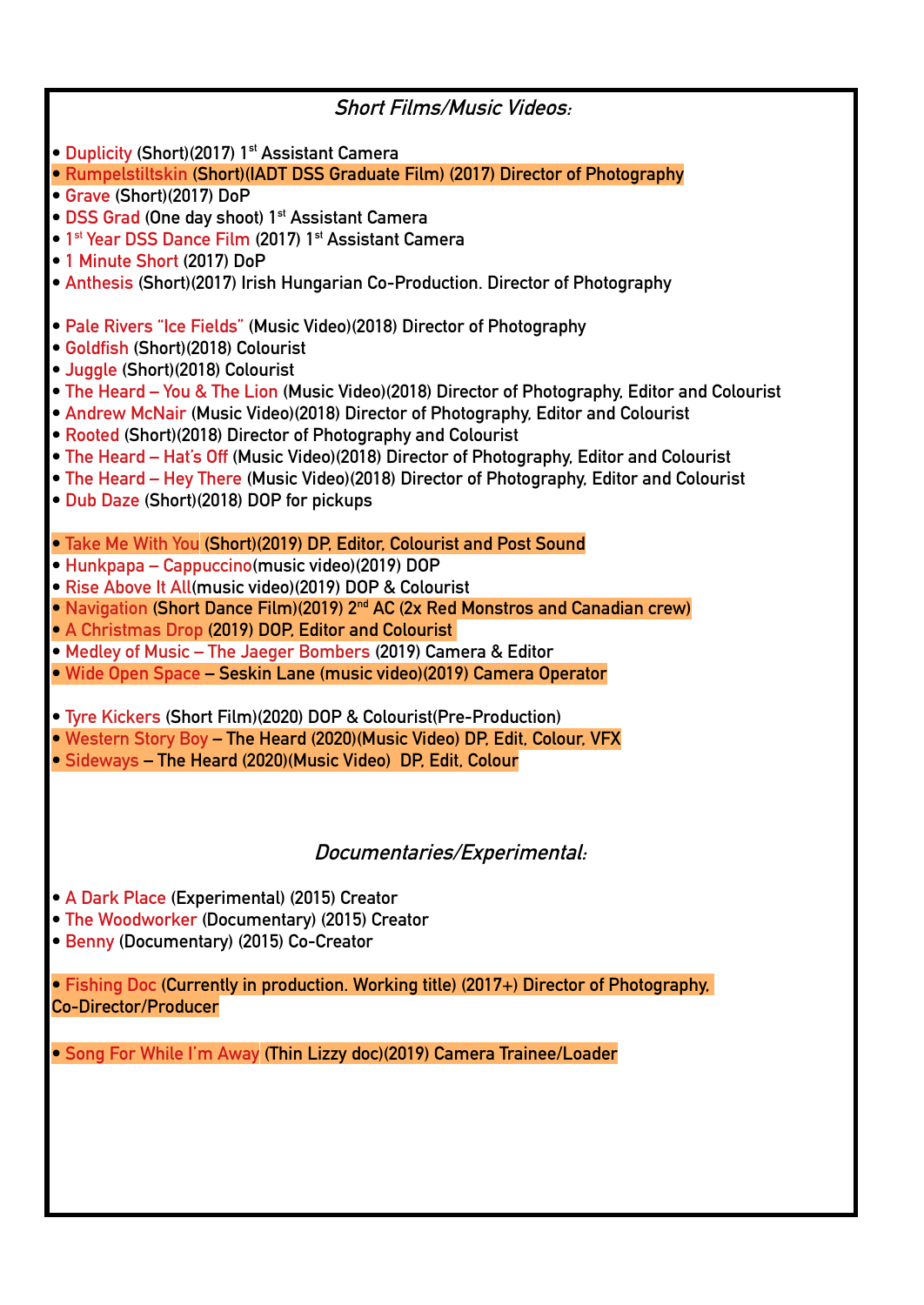**Feature Films:**

**• Without Name (2015) Camera-intern**

**• We Have Always Lived In The Castle (2016) Video-Assist and Camera Trainee**

**• Damo & Ivor The Feature (2017) Video-Assist and Camera Trainee**

**• Dark Lies The Island (2017) Video-Assist and Camera Trainee**

**• The Rhythm Section (2017) Dailies Camera Trainee**

**• Calm With Horses (2018) Video-Assist and Camera Trainee**

**• The Sleep Experiment (2018/2019) Director of Photography**

**• The Martini Shot (2018) 2nd Assistant Camera** 

**• The Invasion (2018/2019) Director of Photography & Colourist**

**• The Edge of Chaos (2020) DIT**

**TV:**

## **• TV3 Debate Show (2015) Boom Op**

- **College TV Dramas: (All 2015)**
- **Labour Pains MF Camera 4**
- **Labour Pains DKA Personal Assistant**
- **Labour Pains JM Camera 2**
- **Enthusiasm DF Lighting 2**
- **Enthusiasm ED Lighting 1**
- **Poppy's Parlour IB Lighting 1**
- **Poppy's Parlour PL Lighting Assistant & Stand-in Actor**
- **The Occult AL Lighting Director**
- **Mind Games CD Camera 2**
- **Mind Games FM Vision Mixer**
- **Chinwag DZ Camera 1**
- **The Occult OD Lighting 1**
- **FÍS (2015) Roaming Crew Director**

**• Grace Harte (2016) TG4 5 Part Series. Video-Assist and Camera Trainee**

**• Little Women (2017) BBC Series. Dailies Camera Trainee and Video-Assist** 

**• Wisting (2018) Norwegian TV Series. Dailies Camera Trainee and Video-Assist** 

**• Go Gasta (2019) Abú Media. DIT**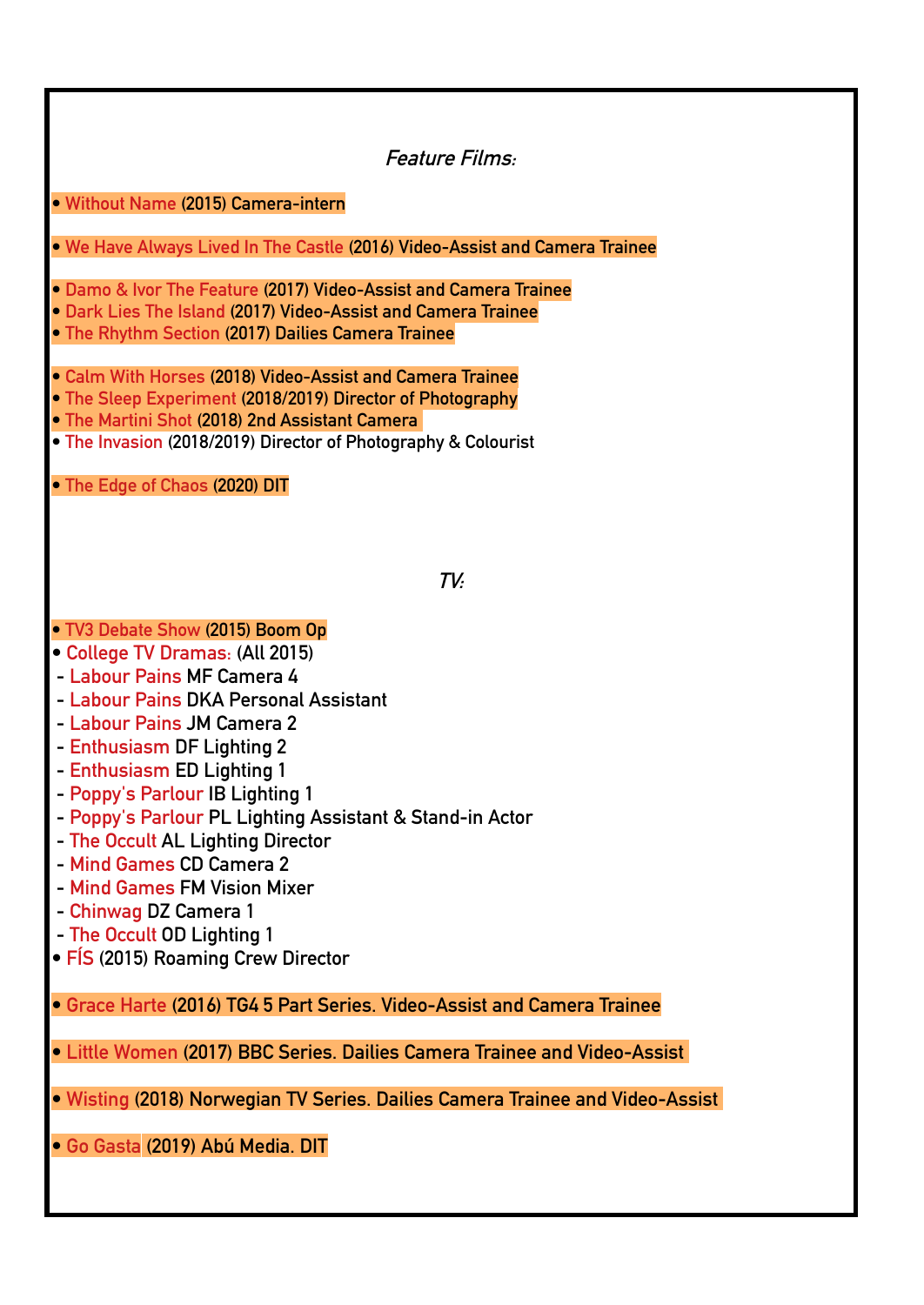## **Promos/Events/Corporate:**

- **Make A Move Hip Hop Festival Limerick (2012) Concept, DoP, Camera Operator, Editor • Mountshannon Arts Festival (2012) All Aspects • Make A Move Hip Hop Festival Limerick Version 1 (2013) Concept, DoP, Camera Operator, Editor • Make A Move Hip Hop Festival Limerick Version 2 (2013) Concept, DoP, Camera Operator, Editor • Fresh Film Advert (2014) Co-Concept, DoP, Camera Operator, Editor • Ebony Rose – Interior Design Promo (2014) Co-Concept, DoP, Camera Operator, Editor • Simi Crowns – Live at Vicar Street (2014) Camera Operator • Trinity Orchestra Live Demon Days – (2014) Camera Operator • Clongowes Bicentenary Rugby Festival (2014) Editor • Enterprise Ireland Interviews (2014) Editor • Toyota Vox Pop (2014) Editor • AIB Clover Advert (2014) Editor • Liam Mulligan For Welfare – Trinity (2015) Co-Editor • Toyota – Paul Robinson (2015) Editor • AIB Clover (2015) Editor • Aviva Happy Vox Pop (2015) Editor • Aviva Happy Karen Koster (2015) Editor • TV Presenter Course – Irish Academy of Public Relations (2015) Camera Operator, Lighting, Editor • Tour de Picnic (2015) Official Camera Operator • Bulmers Body & Soul Lounge (2016) Camera Operator • Radio Presenter Course – Irish Academy of Public Relations (2016) Camera Operator, Editor • Vox Pop Promo For Taboo (Play) (2016) Camera • Jamie's Italian Food Revolution (2016) Camera and Editor • ITTD Awards (2016) Editor • TV Presenter Course – Irish Academy of Public Relations (2016) Camera Operator, Lighting, Editor • Dublin 7s Interview (2017) Camera Operator • Irish Rugby Trading Card Promo – Glenisk (2017) Camera Operator • Life Festival 2017 Official Camera Operator • eGifted Corporate (2017) DoP • Nissan Woman's Mini Marathon (2017) Camera Operator • Millionaire Mind Live Talks (2017) Camera Operator • Irish Academy of Historical Combat Promo and Event (2017) Camera Op/Editor • Life Festival (2018) Director of Photography for brand video • Wrigley's Bin It Video Roadshow (2018) A Camera Operator for day 1 and Editor • Tempest Sword Tournament ISHC (2018) Camera Operator and Editor • Deirdre Clune Campaign Video(2019) Camera Operator, Assistant Editor • Maria Walsh Campaign Video(2019) Camera Operator, Assistant Editor • Taste The Island – Highbank Orchard (2019) DP**
	- **Jason Hawkins Carbery Annual Results (2019) DP & Editor**